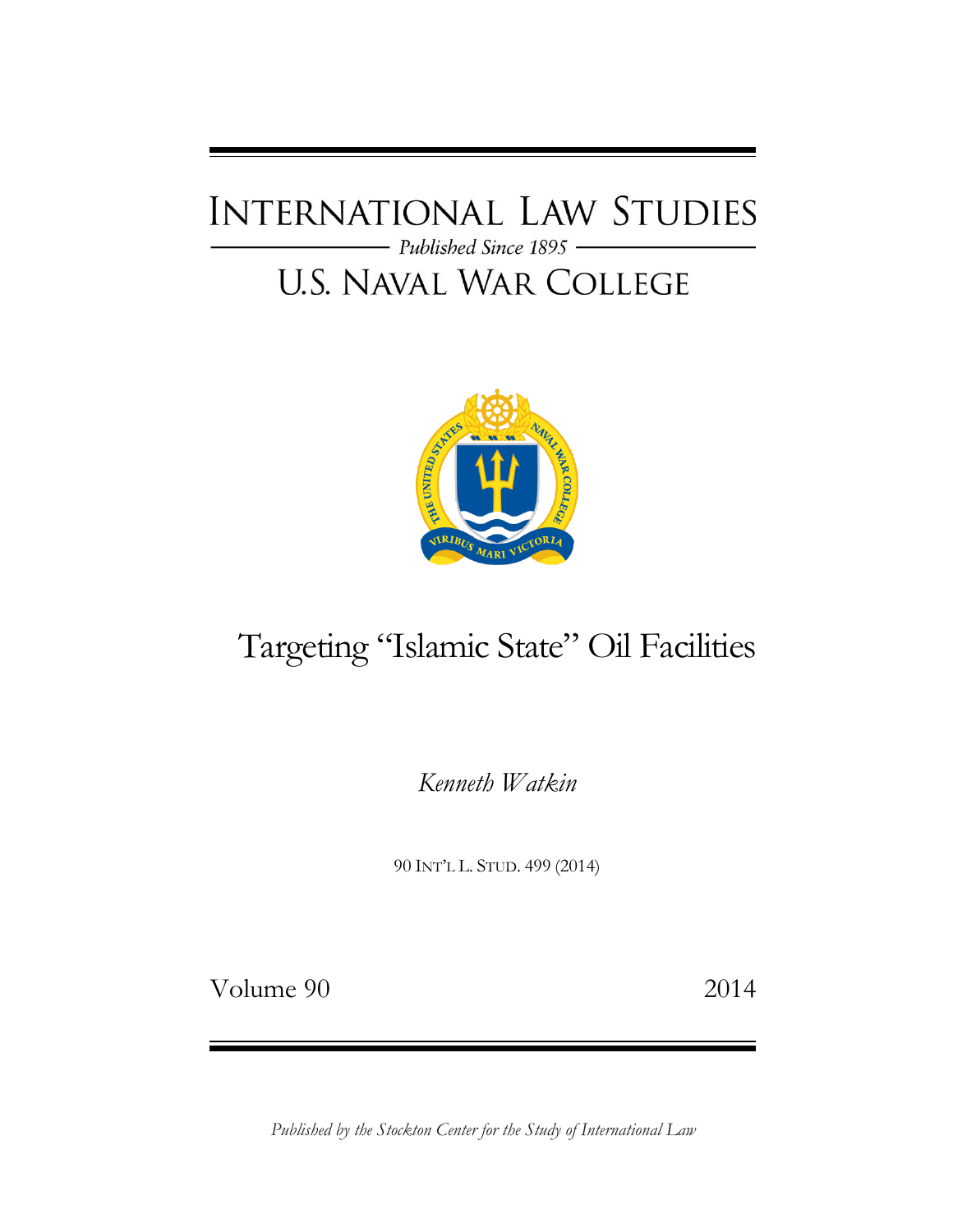### Targeting "Islamic State" Oil Facilities

#### *Kenneth Watkin*

#### **CONTENTS**

#### I. INTRODUCTION

<span id="page-1-0"></span>In June 2014 a radical jihadist group, the Islamic State in Iraq and al Sham (ISIS), which had evolved from Al Qaeda in Iraq (AQI), launched an offensive seizing Tikrit and Mosul.<sup>1</sup> ISIS subsequently gained control of significant portions of Western and Central Iraq. It is unlikely ISIS could have accomplished this feat without the significant support of the Sunni population in these areas, highlighting the ethnic divide that has come to define Iraq in

Brigadier-General (Ret'd) Kenneth Watkin, QC is a former Judge Advocate General for the Canadian Forces and in 2011–2012 was the Charles H. Stockton Professor of International Law at the United States Naval War College. He was also a member of the group of experts that worked on the *HPCR Manual on International Law Applicable to Air and Missile Warfare*, Program on Humanitarian Policy and Conflict Research at Harvard University (2009), and its *Commentary* (2010). This article is based on a Just Security blog post by the author entitled *Sustaining the War Effort: Targeting Islamic State Oil Facilities*, JUST SE-CURITY (Oct. 3, 2014).

<sup>1.</sup> *Iraq Crisis: Militant 'Seize Tikrit' after Taking Mosul*, BBC NEWS (June 11, 2014), http://www.bbc.com/news/world-middle-east-27800319. *See also* MICHAEL W. S. RYAN, DECODING AL-QAEDA'S STRATEGY: THE DEEP BATTLE AGAINST AMERICA 204–05 (2013) (Al-Sham is the Arabic word for the Levant, which includes "Syria, Lebanon, Jordan, Israel, the Palestinian Territories, and the Sinai . . . .").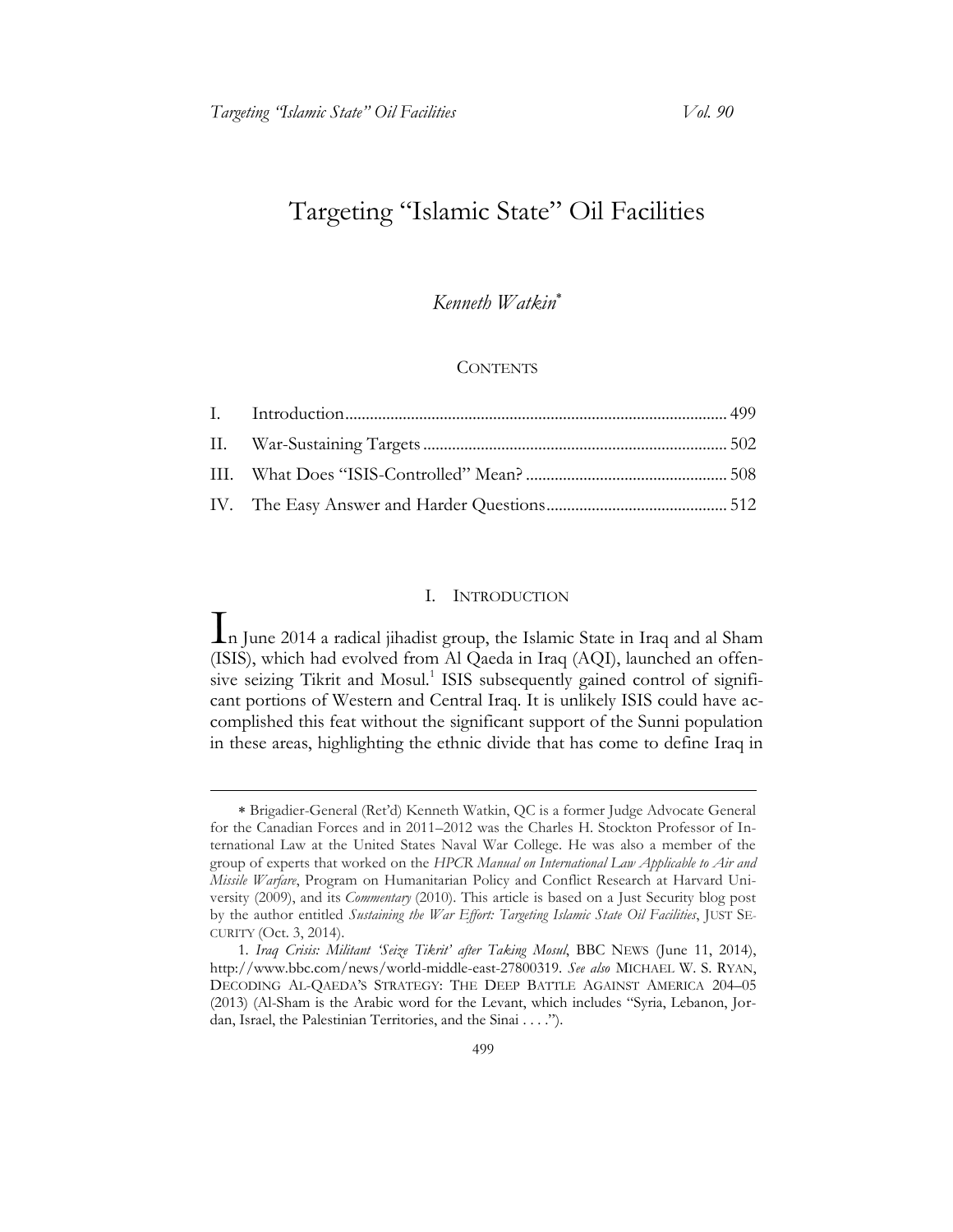the post  $2003$  period.<sup>2</sup> As this jihadist group advanced into Iraq it demonstrated unforgiving, radical and systemic criminal behavior, including the execution of prisoners, the murder of ethnic minorities and the forcing of women into sexual slavery.<sup>3</sup> The quick defeat of Iraqi conventional security forces at the hands of a non-State actor portrayed in the media as "terrorists," immediately propelled this group to the forefront of the attention of Western governments. In reality, ISIS had already achieved significant success in Syria and Iraq in carving out territory that it sought to govern as part of its goal to create a caliphate. This resurgence in Iraq included seizing control of Fallujah in early 2014.<sup>4</sup> In the previous year ISIS demonstrated it was capable of carrying out coordinated attacks on Iraqi prisons, resulting in the escape of at least 500 of its experienced fighters.<sup>5</sup>

Adopting a new name, the "Islamic State,"<sup>6</sup> this jihadist group is reported to apply a governance structure of "four high councils, each of which oversees a different area: shura, or policy; Shariah, or law; internal security; and military."<sup>7</sup> The State-like aspirations of the group are also reflected in the call by Abu Bakr al-Baghdadi, its self-styled caliph, for judges, doctors, engineers and administrative specialists to help run the new cali-

<sup>2.</sup> PATRICK COCKBURN, THE JIHADIS RETURN: ISIS AND THE NEW SUNNI UPRISING 60–63 (2014) (outlining the alienation of the Sunni population by the Iraqi government).

<sup>3.</sup> Dominic Evans & Maggie Fick, *U.N. Accuses Islamic State of Executions, Rape, Forced Child Recruitment in Iraq*, REUTERS (July 20, 2014), [http://www.reuters.com/article/2014/07/20/us-iraq-security-idUSKBN0FN27N20140](http://www.reuters.com/article/2014/07/20/us-iraq-security-idUSKBN0FN27N20140 720)  720.

<sup>4.</sup> *Iraqi PM Says He Won't Order Assault on Fallujah*, CBS NEWS (Jan. 12, 2014), http://www.cbsnews.com/news/iraqi-pm-says-he-wont-order-assault-on-fallujah/.

<sup>5.</sup> COCKBURN, *supra* note 2, at 61; *Iraq Jailbreaks: Hundreds Escape in Taji and Abu Ghraib*, BBC NEWS (July 22, 2013), http://www.bbc.co.uk/news/world-middle-east-23403564.

<sup>6.</sup> Western States largely avoid using the term "Islamic State," presumably in order not to assign that organization any legitimacy.

<sup>7.</sup> Jess Bravin, *Probe Into War Crimes Targets Islamic State Militants*, WALL STREET JOUR-NAL (Sept. 4, 2014), http://online.wsj.com/news/article\_email/probe-into-war-crimes[targets-islamic-state-militants-1409864371-lMyQjAxMTA0MDAwNDEwNDQyWj?tesla](http://online.wsj.com/news/article_email/probe-into-war-crimes-targets-islamic-state-militants-1409864371-lMyQjAxMTA0MDAwNDEwNDQyWj?tesla =y)  =y. *See also* Ben Hubbard & Eric Schmitt, *Military Skill and Terrorist Technique Fuel Success of ISIS*, NEW YORK TIMES (Aug. 27, 2014) http://www.nytimes.co[m/2014/08/28](http://www.nytimes.com/2014/08/28/world/middleeast/army-know-how-seen-as-factor-in-isis-successes.html)  [/world/middleeast/army-know-how-seen-as-factor-in-isis-successes.html](http://www.nytimes.com/2014/08/28/world/middleeast/army-know-how-seen-as-factor-in-isis-successes.html) (The governance structure includes "12 walis, or local rulers; a three-man war cabinet; and eight others who manage portfolios like finance, prisoners and recruitment.").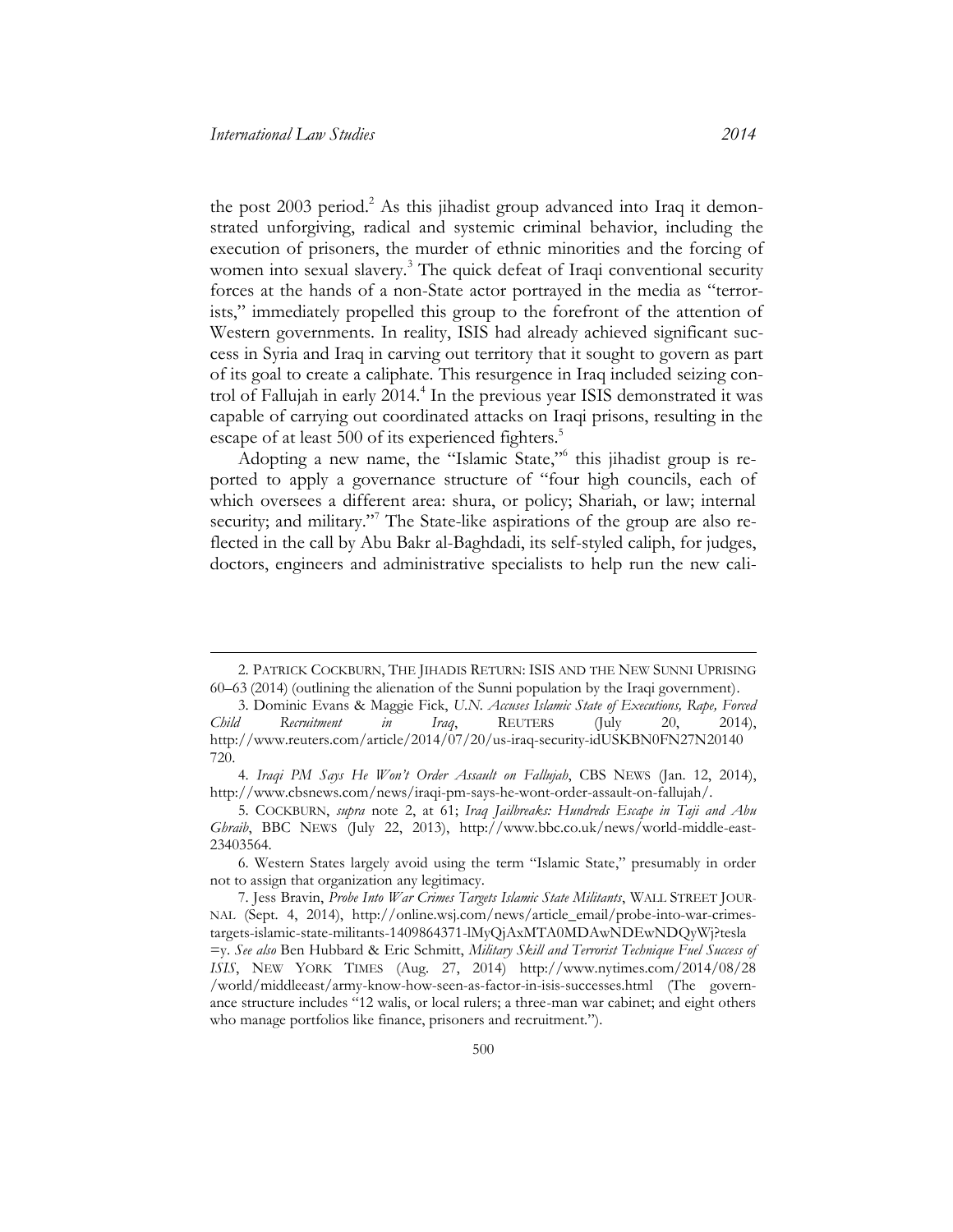phate.<sup>8</sup> With what was perceived to be a sudden emergence of the Islamic State spanning both Iraq and Syria, most of the initial legal analysis concentrated on whether the United States and its coalition partners, acting in support of the Iraqi government, could lawfully carry out air strikes in Syria as well as Iraq as a matter of *jus ad bellum*. However, the commencement of aerial attacks on the night of September 22 in Syria introduced new legal issues relating to the actual conduct of hostilities. These include questions regarding the criteria being applied to justify strikes on oil production facilities under *jus in bello* (or international humanitarian law, IHL), which are traditionally attacked as part of a strategic air campaign.<sup>9</sup>

Two weeks after the commencement of the campaign a number of mobile oil refineries were hit.<sup>10</sup> The onset of this bombing campaign was noteworthy for two reasons. First, for a group widely called "terrorists," evoking thoughts of a small cellular horizontally organized armed group, this State action confirmed that the Islamic State is a very different enemy. Like much of Al Qaeda and its Associated Movements (AQAM), the Islamic State presents a much more significant challenge than terrorism, which is often equated to criminal activity.<sup>11</sup> The Islamic State, and other groups such as Al Shabaab and Boko Haram are as much insurgent groups as they are terrorist ones. The emergence of Islamic State as a military force capable of controlling territory confirms the Al Qaeda doctrinal embrace of classic guerrilla theory, which envisages the development of more conventional forces in addition to its guerrilla elements.<sup>12</sup> The conduct of the Islamic State military campaign and the taking on of governance responsibilities requires access to significant economic means. Like many non-State

<sup>8.</sup> Ed Adamcyzk, *ISIS Leader to World's Muslims: 'Build Islamic State'* UPI (June 1, 2014), www.upi.com/Top\_News/World-News/2014/07/01/ISIS-leader-to-worlds-Muslims-Build-Islamic-State/8971404235322/.

<sup>9.</sup> Kenneth Watkin, *Targeting in Air Warfare*, 44 ISRAEL YEAR BOOK ON HUMAN RIGHTS 1, 5–16 (2014) (for a discussion of air power theory and the conduct of strategic air campaigns).

<sup>10.</sup> Keith Johnson, *Has the US Turned off the Islamic State's Oil Spigot*, FOREIGN POLICY (Oct. 7, 2014), [http://www.foreignpolicy.com/articles/2014/10/07/has\\_the\\_us\\_turned](http://www.foreignpolicy.com/articles/2014/10/07/has_the_us_turned_off_the_islamic_states_oil_spigot_isis_syria)  \_off\_the\_islamic\_states\_oil\_spigot\_isis\_syria.

<sup>11.</sup> ABDEL BARI ATWAN, AFTER BIN LADEN: AL QAEDA, THE NEXT GENERATION 15 (2012).

<sup>12.</sup> NORMAN CIGAR, AL-QA'DA'S DOCTRINE FOR INSURGENCY 20–22 (2009) and RYAN, *supra* note 1, at 204–30 (where he notes "[l]ike Naji, al-Qurashi, al-Muqrin, and other Al Qaeda strategists, al-Suri subscribes to a classic three-stage guerrilla war strategy loosely following the Maoist model.").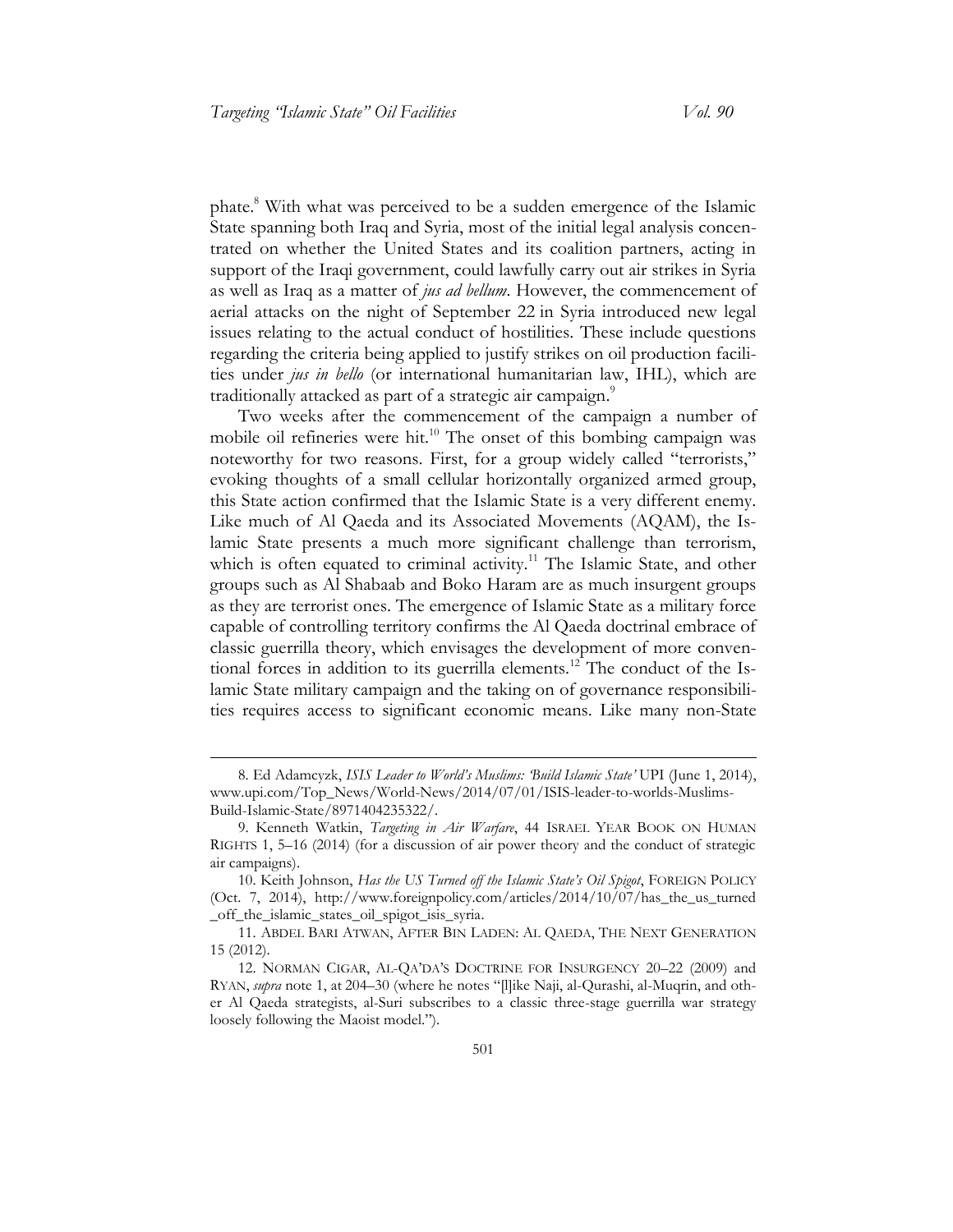actors,<sup>13</sup> the financial support for the Islamic State is derived from illegal activity, including the smuggling of oil.<sup>14</sup> That a non-State "terrorist" actor can present a target set similar to States, complete with a war-sustaining, albeit illegal, industry leads to the second issue—which economic targets can lawfully be attacked by Coalition air strikes? It is this latter issue that is a particular focus of this article.

#### II. WAR-SUSTAINING TARGETS

<span id="page-4-0"></span>The strikes conducted by Coalition aircraft have included a number of obvious targets such as enemy leaders and fighters, command posts, logistics facilities, and military vehicles. Standing out as different were, in the words of the Pentagon Press Secretary, the "12 ISIL-controlled modular oil refineries located in remote areas of eastern Syria."<sup>15</sup> These oil facilities were first attacked on the night of September 24 by the military forces of the United States, the Kingdom of Saudi Arabia and the United Arab Emirates. The targets were rendered inoperable, but not completely destroyed with the hope that they might be brought back into production in the future by Syrian opposition groups. The rationale for the attacks was that "[t]hese small-scale refineries provide fuel to run ISIS operations, money to finance their continued attacks throughout Iraq and Syria, and they are an economic asset to support future operations."<sup>16</sup> It is the war-sustaining basis for these attacks that points to their strategic nature.

Under IHL the authority to strike at military objects is generally broader than attacking persons. In the context of the Islamic State, attacks can be directed against members of its organized armed group, or civilians who are "taking a direct part in hostilities,"<sup>17</sup> while objects qualify as military

<sup>13.</sup> JUAN C. ZARATE, TREASURY'S WAR: UNLEASHING OF A NEW ERA OF FINANCIAL WARFARE 23 (2013) ("terrorist groups around the world have been known to use all forms of criminal activity to raise money, including drug trafficking, extortion, kidnapping, human trafficking, all forms of fraudulent schemes and counterfeiting.").

<sup>14.</sup> Keith Johnson, *The Islamic State is the Newest Petrostate*, FOREIGN POLICY (July 28, 2014), [http://www.foreignpolicy.com/articles/2014/07/28/baghdadis\\_hillbillies\\_isis\\_iraq](http://www.foreignpolicy.com/articles/2014/07/28/baghdadis_hillbillies_isis_iraq_syria_oil_terrorism_islamic_state)  \_syria\_oil\_terrorism\_islamic\_state.

<sup>15.</sup> U.S. Department of Defense Press Briefing by Pentagon Press Secretary Navy Rear Adm. John Kirby (Sept. 25, 2014), [http://www.defense.gov/Transcripts/ Tran](http://www.defense.gov/Transcripts/Transcript.aspx?TranscriptID=5506)[script.aspx?TranscriptID=5506.](http://www.defense.gov/Transcripts/Transcript.aspx?TranscriptID=5506) 

<sup>16.</sup> *Id*.

<sup>17.</sup> *See* Protocol Additional to the Geneva Conventions of 12 August 1949, and Relating to the Protection of Victims of International Armed Conflicts art. 51(3), June 8, 1977,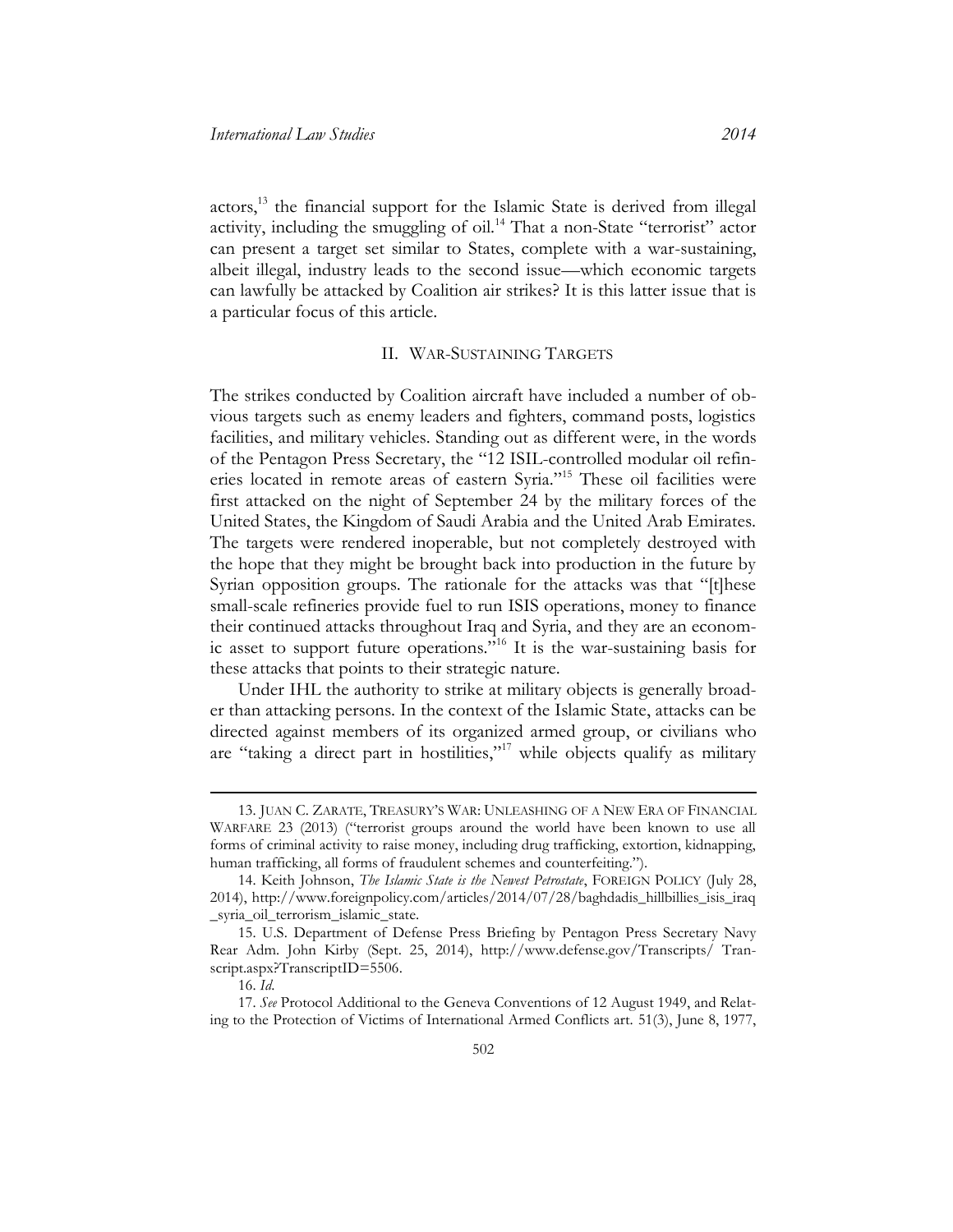objectives if they "by their nature, location, purpose or use make an effective contribution to military action and whose total or partial destruction, capture or neutralization, in the circumstances ruling at the time, offers a definite military advantage."<sup>18</sup> As Leslie Green noted, such military objectives could include "economic targets that indirectly but effectively support enemy operations."<sup>19</sup> Rule 23 of the 2009 *HPCR Manual on International Law Applicable to Air and Missile Warfare* reflects this broader target set for objects. It notes that normally civilian "[o]bjects which may qualify as military objectives . . . include, but are not limited to, factories, lines and means of communications (such as airfields, railway lines, roads, bridges and tunnels); energy producing facilities; oil storage depots; transmission facilities and equipment."<sup>20</sup> Where disagreement exists is on the breadth of targets that can be struck.

In its *Military Commissions Act of 2009*, the United States has adopted criteria that permit an attack on objects that by "their nature, location, purpose, or use, effectively contribute to *the war-fighting or war-sustaining capability*  of an opposing force."<sup>21</sup> This approach seems to have been first referred to in the 1997 United States *Commander's Handbook on the Law of Naval Operations*, <sup>22</sup> and appears to be based historically on a Civil War era rationale that destroying raw Confederate cotton was justified because its sale provided funds for the purchase of arms and ammunition.<sup>23</sup> This approach can be

18. AP I, *supra* note 17, art. 52(2).

 $\overline{a}$ 

19. LESLIE C. GREEN, THE CONTEMPORARY LAW OF ARMED CONFLICT 191 (2d ed. 2000).

20. PROGRAM ON HUMANITARIAN POLICY AND CONFLICT RESEARCH, MANUAL ON INTERNATIONAL LAW APPLICABLE TO AIR AND MISSILE WARFARE r. 23 (2013) [hereinafter LAW OF AIR WARFARE MANUAL], *available at* [http://ihlresearch.org/amw](http://ihlresearch.org/amw/Commentary%20on%20the%20HPCR%20Manual.pdf)  [/Commentary%20on%20the%20HPCR%20Manual.pdf.](http://ihlresearch.org/amw/Commentary%20on%20the%20HPCR%20Manual.pdf)

21. Military Commission Act of 2009, Pub. L. No. 111-84, § 950p(a)(1), 123 Stat. 2190 (codified at 10 U.S.C 47A (2006)) (emphasis added).

22. U.S. NAVY, U.S. MARINE CORPS & U.S. COAST GUARD, THE COMMANDER'S HANDBOOK ON THE LAW OF NAVAL OPERATIONS (1997), *reprinted in* ANNOTATED SUP-PLEMENT TO THE COMMANDER'S HANDBOOK ON THE LAW OF NAVAL OPERATIONS 8.1.1 A. R. Thomas & James C. Duncan eds., 1999) (Vol. 73, U.S. Naval War College International Law Studies).

23. YORAM DINSTEIN, THE CONDUCT OF HOSTILITIES UNDER THE LAW OF INTER-NATIONAL ARMED CONFLICT 95 (2d ed. 2010); Michael N. Schmitt, *Targeting Narcoinsurgents in Afghanistan: The Limits Of International Humanitarian Law*, 12 YEAR BOOK OF INTER-NATIONAL HUMANITARIAN LAW 1, 19 (2009).

<sup>1125</sup> U.N.T.S. 3 [hereinafter AP I]. *See also* INTERNATIONAL COMMITTEE OF THE RED CROSS, INTERPRETIVE GUIDANCE ON THE NOTION OF DIRECT PARTICIPATION UNDER INTERNATIONAL HUMANITARIAN LAW (2009) [hereinafter the *Interpretive Guidance*].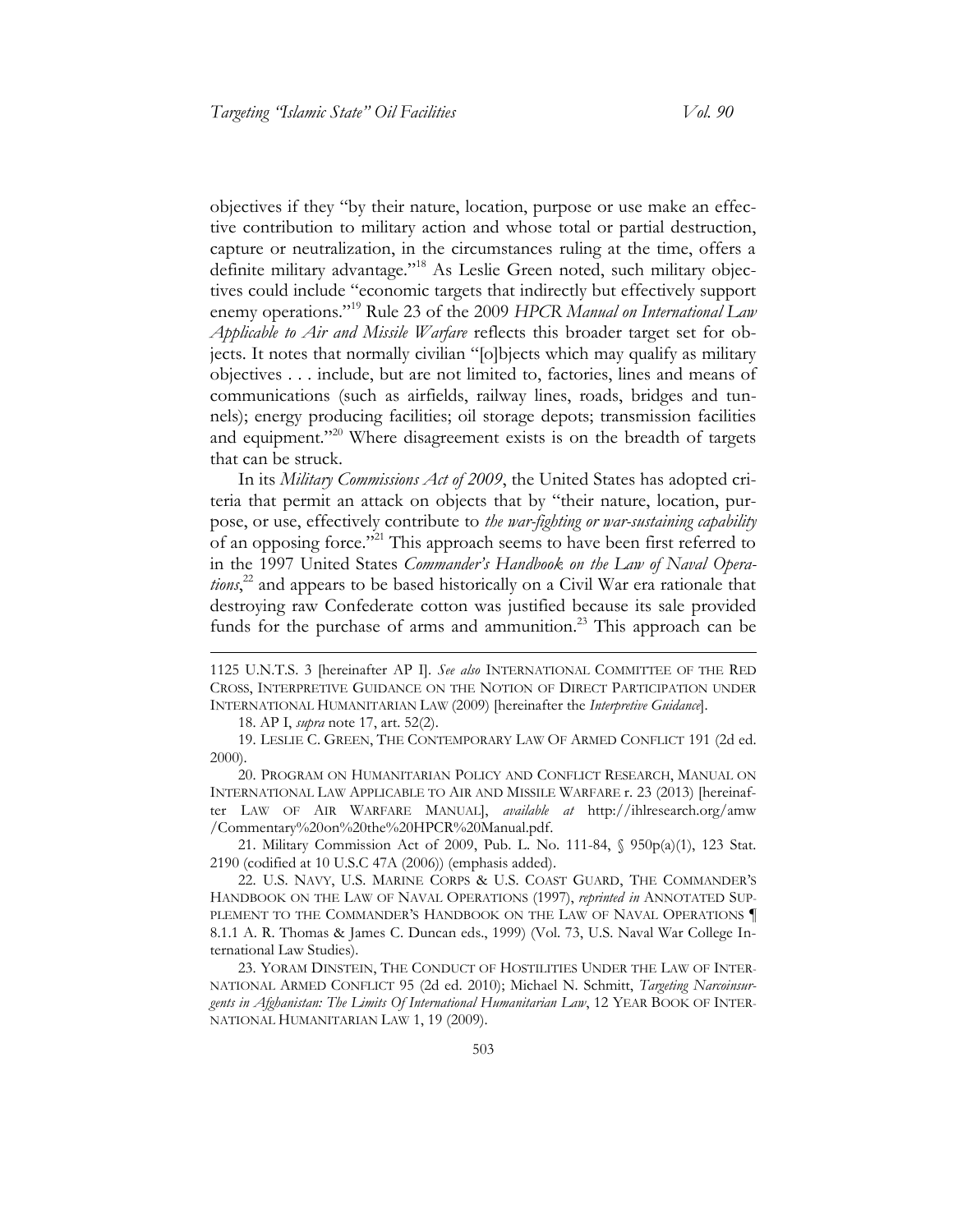contrasted with the wording in Article 52(2) of *Additional Protocol I*, of which 89% of States are parties, including Saudi Arabia and the United Arab Emirates.<sup>24</sup> The Article contains a more narrowly phrased requirement that an object make an effective contribution to "military action."<sup>25</sup> The question remains whether the customary law basis for targeting such military objectives is broader than that found in this treaty law.

The *Commentary* to the *Air and Missile Warfare Manual* identified this as a controversial issue, referencing the example of attacks on "export oil production intended for Neutrals since the profits finance the war effort."<sup>26</sup> Unlike the situation of "oil or petrol dedicated to military use," the "majority of the Group of Experts took the position that the connection between revenues from such exports and military action is too remote. Consequently, it rejected the war-sustaining argument  $\dots$ ."

Interestingly, the crux of the issue was identified as being "revenues from exports of oil which is not put to military use by the enemy."<sup>28</sup> This raises the question of whether tracking the proceeds of the oil sales can provide some support for targeting war-sustaining activities if all, or at least a substantial part, of the money goes towards directly supporting military operations, as opposed to governance-related activities. However, tracing those proceeds may be very difficult to do.<sup>29</sup> Further, given the role being assumed by the Islamic State of governing territory it may prove challenging to make a sufficient connection between the money gained and military action to justify strikes on that basis. In this respect, non-State actors frequently engage in broader humanitarian and charitable activities. For example, this can be seen with the Pakistani terrorist group, Lashkar-e-Tabia  $(LeT)$ ,<sup>30</sup> and Hezbollah,<sup>31</sup> although it can sometimes be difficult to separate

<sup>24.</sup> For a current list of the State Parties to AP I, see the International Committee of the Red Cross website, *available at* [https://www.icrc.org/applic/ihl/ihl.nsf/States.xsp](https://www.icrc.org/applic/ihl/ihl.nsf/States.xsp ?xp_viewStates=XPages_NORMStatesParties&xp_treatySelected=470)  [?xp\\_viewStates=XPages\\_NORMStates](https://www.icrc.org/applic/ihl/ihl.nsf/States.xsp ?xp_viewStates=XPages_NORMStatesParties&xp_treatySelected=470)Parties&xp\_treatySelected=470 (last visited Oct. 15, 2014) (there are 174 States Parties to AP I).

<sup>25.</sup> AP I, *supra* note 17, art. 52(2).

<sup>26.</sup> LAW OF AIR WARFARE MANUAL *supra* note 20, cmt. accompanying r. 24, ¶ 2.

<sup>27.</sup> *Id*.

<sup>28.</sup> *Id*.

<sup>29.</sup> Johnson, *supra* note 10 ("Treasury officials concede that targeting small-scale smuggled oil is harder than tracking illicit terror financing.").

<sup>30.</sup> STEPHEN TANKEL, STORMING THE WORLD STAGE: THE STORY OF LASHKAR-E-TAIBA 67–102, 115–17 (2013) (The LeT, which carried out the 2008 Mumbai attack was under the organizational control of the Markaz al-Dawa wal-Irshad (MDI), or as it was to be called the Jamaat-ul-Dawa or JuD. That organization provides extensive educational, medical and missionary services in Pakistan.).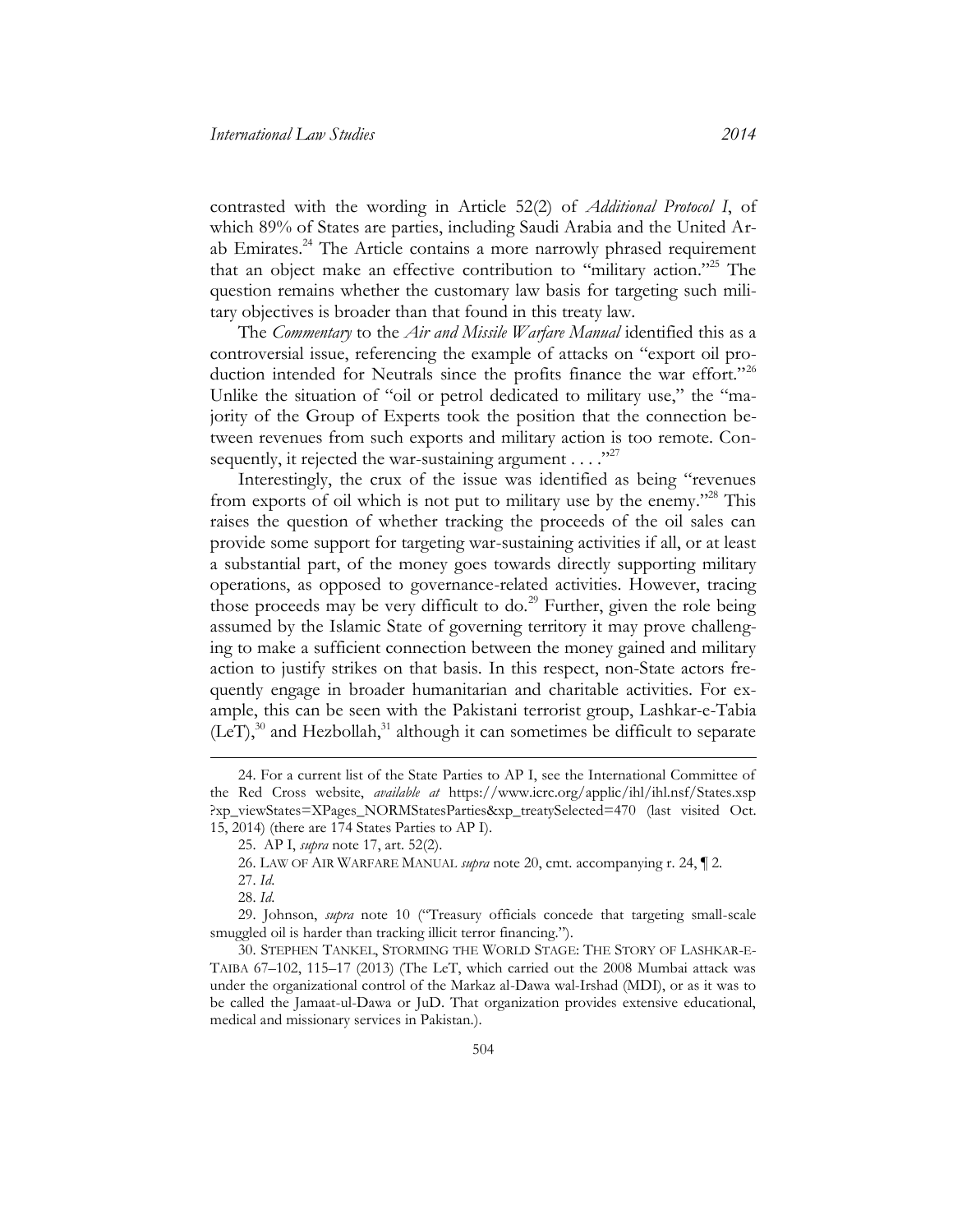the charitable activities of these non-State actors from their military activities.<sup>32</sup> When a governance role is assumed it is inevitable that financial resources will be used for purposes additional to the conduct of military operations.

If the goal of the attacks is to stop refined oil from being supplied to Islamic State military forces, then it appears to logically fit within the scope of "war-fighting." That part of the U.S. test has been recognized as being basically the same as "military action."<sup>33</sup> If these attacks, however, are intended to stop the sale of smuggled oil, the proceeds of which provide "fuel" for Islamic State activities, only part of which includes military action, the military objective determination is potentially much more controversial.

On one level the terrorist nature of the Islamic State combined with the illegal nature of oil smuggling makes it emotively easier to apply the broader war-sustaining rationale for conducting such strikes. Criminal involvement in the smuggling of oil in the region was, however, an endemic problem long before the rise of the Islamic State.<sup>34</sup> It was reported that in 2006 "Iraqi police seized 400,000 barrels of crude oil that was being smuggled into Syria, often relying on forged documents and facilitated by the complicity of government officials in both countries."<sup>35</sup> Further, in November 2007 "authorities arrested Saadi Ibrahim, whom they described as 'a major oil smuggler' and AQI financier."36

Certain methods for the conduct of economic warfare are permitted during international armed conflict, which generally do not require the use

<sup>31.</sup> MATTHEW LEVITT, HEZBOLLAH: THE GLOBAL FOOTPRINT OF LEBANON'S PART OF GOD 14 (2013) (providing an outline of the Hezbollah governance structure that includes five administrative bodies organized around thematic responsibilities: "political, military (jihad), parliamentary, executive and judicial activities.").

<sup>32.</sup> *Id*. at 297–98 (The operations of Hezbollah's Unit 3800 in Iraq, which supported Iraqi Shi'a military groups, was reported to involve the establishment of charitable organizations to assist in recruiting.).

<sup>33.</sup> Horace B. Robertson Jr., *The Principle of the Military Objective in the Law of Armed Conflict*, *in* LAW OF MILITARY OPERATIONS LIBER AMICORUM PROFESSOR JACK GRUNA-WALT 197, 206 (Michael N. Schmitt, ed., 1998) (Vol. 72, U.S. Naval War College International Law Studies); DINSTEIN, *supra* note 23, at 95.

<sup>34.</sup> PAUL WILLIAMS, CRIMINALS, MILITIA, AND INSURGENTS: ORGANIZED CRIME IN IRAQ 63–93 (2009)

<sup>35.</sup> *Id*. at 73.

<sup>36.</sup> *Id*. at 232.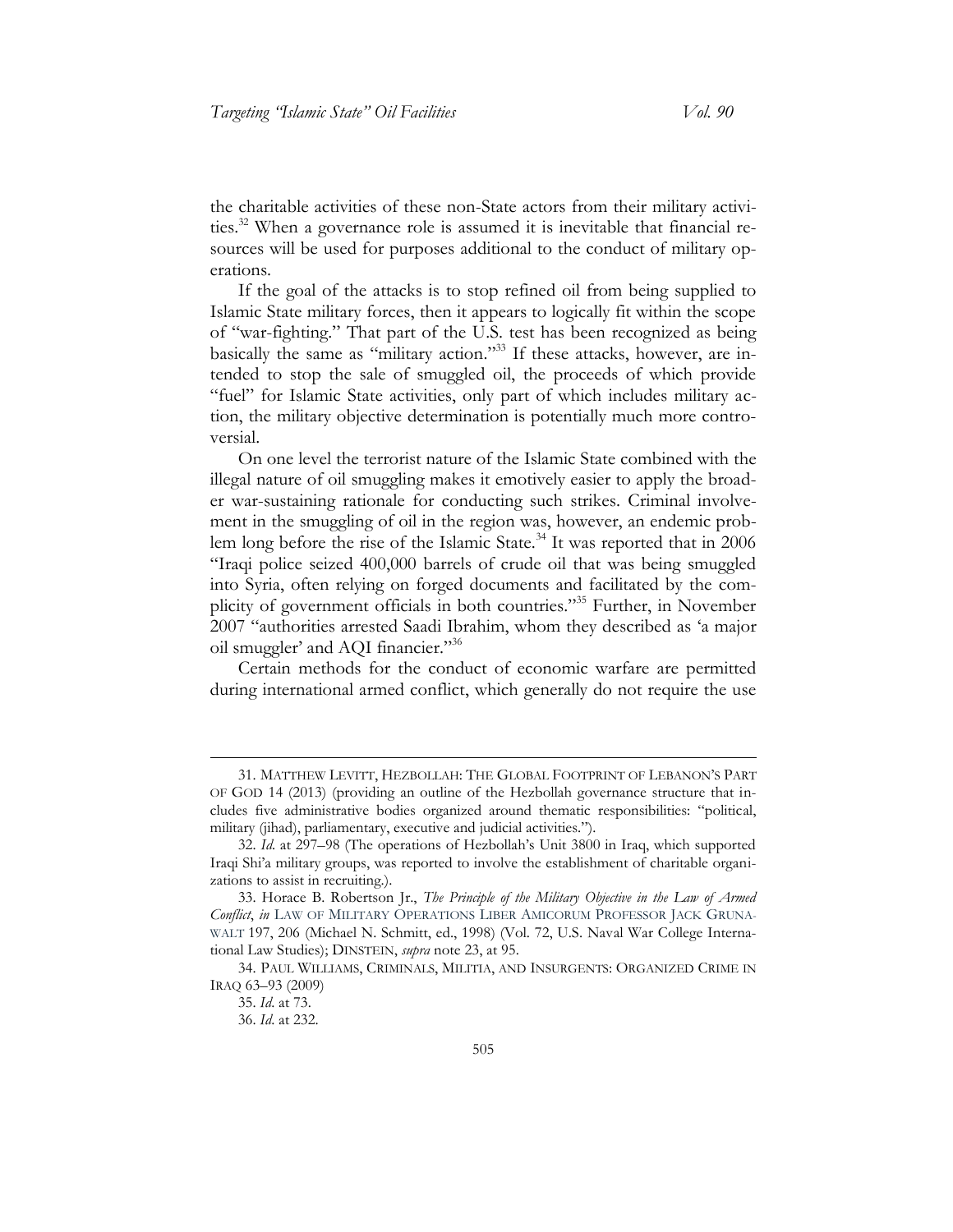of force. These include conducting naval $37$  and aerial blockades,  $38$  and the visit and search of ships, $39$  as well as the inspection and interception of aircraft.<sup>40</sup> Similarly, in the current conflict, better border enforcement by States adjacent to Syria might provide a possible solution, although at the present time that option does not appear to be a fully effective one.<sup>41</sup>

However, under IHL, the fact that the Islamic State may have adopted, coerced, or partnered with those carrying out existing smuggling activity does not make the participants in this criminal activity automatically part of the jihadist group. Neither does the failure to carry out effective law enforcement provide a justification for air attacks. This is not a new issue. Regarding suicide bombers making their way into Iraq during the post 2003 insurgency, General Stanley McChrystal noted in his memoire that the "supply lines of material, money recruiters, handlers, and, most importantly, volunteers, stretched to Riyadh and Aleppo, Tunis and Hamburg."<sup>42</sup> It is questionable how much of this activity, while undoubtedly mostly illegal, or the persons engaged in it, would have constituted lawful military objectives justifying the conduct of air strikes.

To date strikes appear to have focused primarily on the oil production facilities rather than the distribution network. If, however, the targeting is extended to other parts of the oil smuggling network, the issue of the broader collateral effect on the civilian population would arise. Consideration must be given to the extent of civilian involvement in what is fundamentally a criminal activity. It is reported that Islamic State-related smuggling extends to villages on both sides of the Syrian/Turkish border, where

42. STANLEY MCCRYSTAL, MY SHARE OF THE TASK: A MEMOIRE 168 (2013).

<sup>37.</sup> SAN REMO MANUAL ON INTERNATIONAL LAW APPLICABLE TO ARMED CON-FLICTS AT SEA, 176–80 (Louise Doswald-Beck, ed., 1995) [hereinafter the SAN REMO MANUAL]; 1 Jacob Turkel et al., The Public Commission to Examine the Maritime Incident of 31 May 2010, ¶¶ 29–36 (2011), *available at* [http://turkel-committee.](http://www.turkel-committee.com/files/wordocs//8707200211english.pdf)  [gov.il/files/wordocs//8707200211english.pdf.](http://www.turkel-committee.com/files/wordocs//8707200211english.pdf)

<sup>38.</sup> LAW OF AIR WARFARE MANUAL, *supra* note 20, at 287–300.

<sup>39.</sup> SAN REMO MANUAL, *supra* note 37, at 195–205.

<sup>40.</sup> LAW OF AIR WARFARE MANUAL, *supra* note 20, at 272–86.

<sup>41.</sup> Fehim Taştekin, *Turkish Villages Smuggle IS Oil through Makeshift Pipelines*, AL-MONITOR: THE PULSE OF THE MIDDLE EAST (Sept. 15, 2014), http://www.almonitor.com/pulse/originals/2014/09/turkey-syria-iraq-illegal-oil-pipeline.html ("At the end of March, soldiers that had until then been watching the goings on from a hilltop about 100 meters from the river began digging up the pipes from the fields and cutting the ones that lay visible in the streets. Checkpoints were established to prevent the diesel from leaving Hacipasa. But the smugglers always found ways to bypass the gendarmerie, the latest being shipping the fuel in barrels.").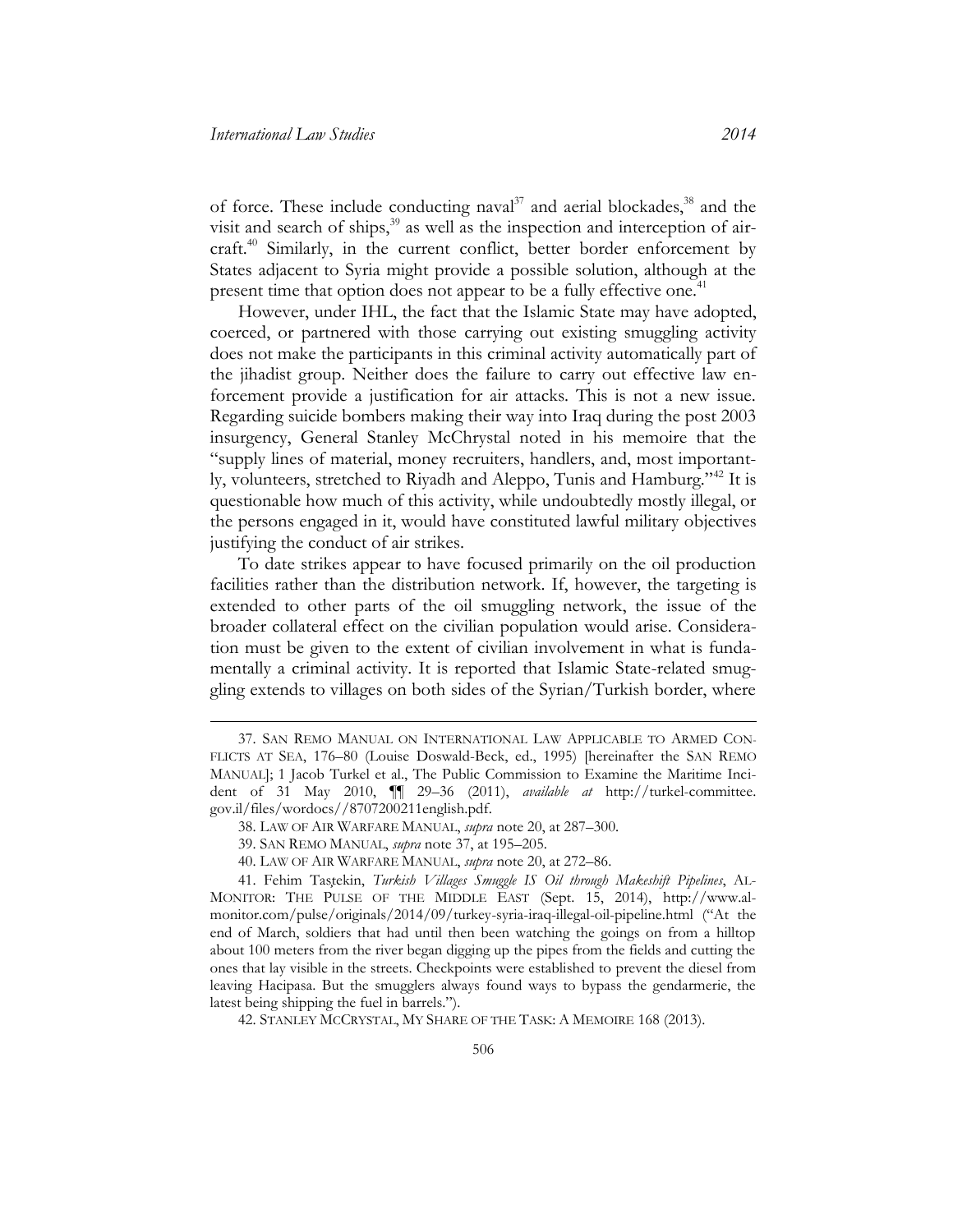local inhabitants use small diameter irrigation piping buried under fields and crisscrossed through backyards to illegally transport oil from tankers on the Syrian side.<sup>43</sup> In this context, it is unclear where the war-sustaining line would be drawn, and whether the bombing campaign could ultimately be extended to the wider tanker/pipeline distribution network.

There has been considerable resistance amongst international law scholars towards recognizing a war-sustaining approach. The concern has been that such an approach might ultimately lead to indiscriminate attacks, and the type of wide ranging aerial assaults with extensive civilian casualties, which were so controversial during World War II.<sup>44</sup>

A similar issue has arisen elsewhere in the post 9/11 operational environment. Michael Schmitt has noted that NATO contemplated attacking drug production facilities and drug traffickers in Afghanistan because the Taliban obtained funds by taxing such activity, as well as by providing security.<sup>45</sup> As he indicates "the targeting of drug-related objects would generally be permissible under IHL for those who characterize 'war-sustaining' entities as military objectives."<sup>46</sup> However, a 2009 Report to the Committee on Foreign Relations in the United States Senate indicates the authorization to use lethal force in this context in Afghanistan caused some countries to question "whether the killing of traffickers and destroying drug labs complied with international law."<sup>47</sup> Filters were said to have been put in place to ensure "the alliance remains within the bounds of the law."<sup>48</sup>

The issue remains regarding the degree of remoteness between the object being attacked and its connection to military action, as well as identifying the military advantage to be gained from the strike. Too remote a connection from an international humanitarian law perspective makes the destruction of the target, as well as the collateral killing or injury of civilians in or around the target difficult to justify.

<sup>43.</sup> Taştekin, *supra* note 41.

<sup>44.</sup> Louise Doswald-Beck, *The San Remo Manual on International Law Applicable to Armed Conflicts at Sea*, 89 AMERICAN JOURNAL OF INTERNATIONAL LAW 192, 199 (1995). *But see* Robertson, *supra* note 33, at 210 (where this is suggested to be an exaggerated claim).

<sup>45.</sup> Schmitt, *supra* note 23, at 6.

<sup>46.</sup> *Id*. at 19.

<sup>47.</sup> REPORT TO THE SENATE COMM. ON FOREIGN RELATIONS, 111TH CONG., 1ST SESS., AFGHANISTAN'S NARCO WAR: BREAKING THE LINK BETWEEN DRUG TRAFFICK-ERS AND INSURGENTS at 16 (2009), *available at* [http://fas.org/irp/congress/2009\\_rpt/](http://fas.org/irp/congress/2009_rpt/afghan.pdf)  afghan.pdf.

<sup>48.</sup> *Id*.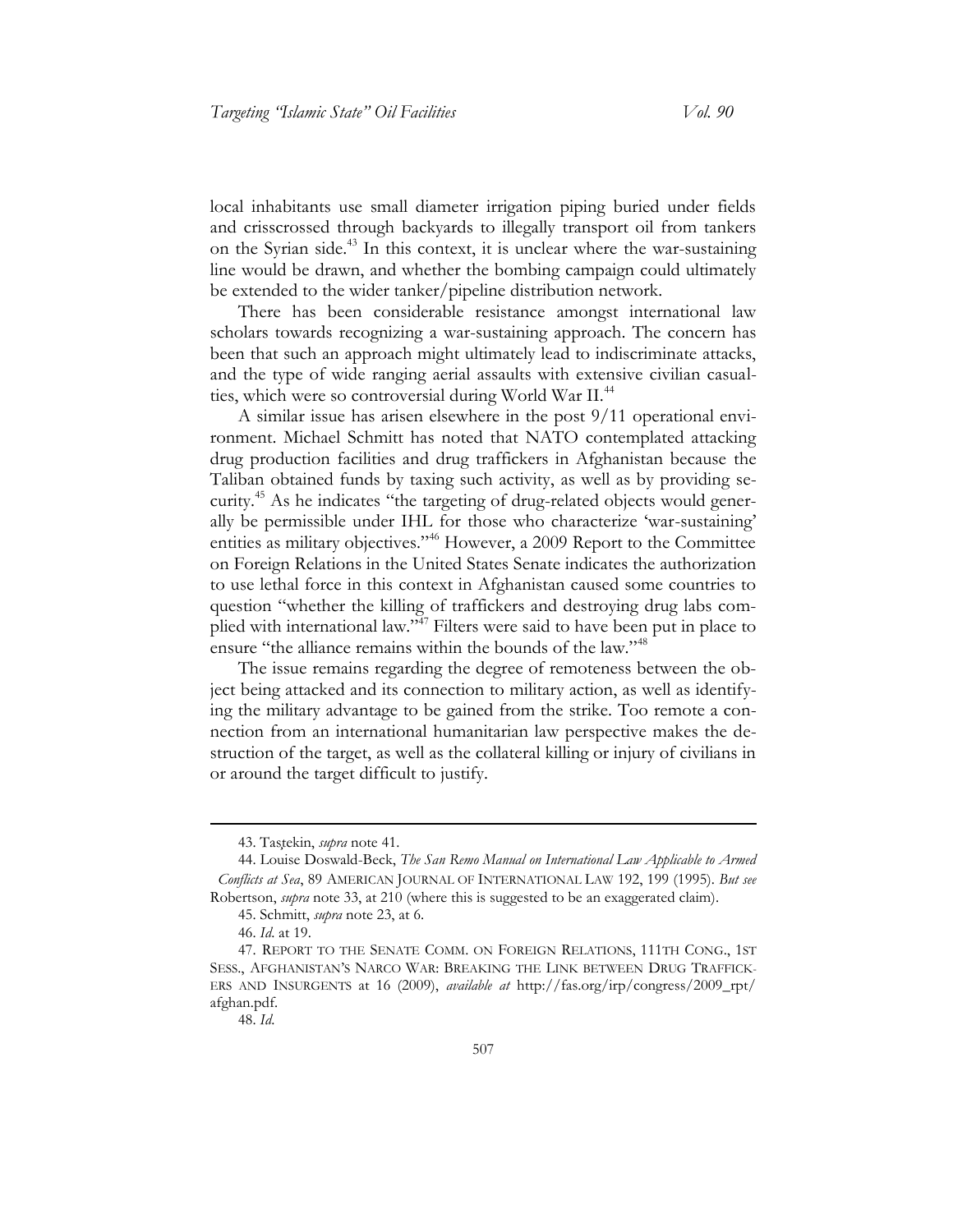It might be argued that attacking war-sustaining targets is not much different than striking pirate infrastructure, and that the destruction of an Islamic State oil facility, operating as part of a criminal enterprise, is not as problematic as might otherwise appear. This can be seen from the May 15, 2012 European Union Naval Force aerial attack against pirate infrastructure in Somalia.<sup>49</sup> That attack does not appear to have been carried out as part of an armed conflict, which means it would have been a law enforcement action, governed by human rights law.<sup>50</sup> The anti-piracy strike, however, was conducted in such a manner as to avoid civilian casualties. Given the present operational environment in both Iraq and Syria, conditions similar to the unique situation that presented itself in Somalia are unlikely to be readily replicated.

#### III. WHAT DOES "ISIS-CONTROLLED" MEAN?

<span id="page-10-0"></span>Several issues remain. What exactly is meant by reference to "ISIScontrolled" oil production facilities? Are such facilities civilian-operated, or run by members of the Islamic State organized armed group? What criteria are being applied to identify persons as members of that group? And, can the attacks be carried out in circumstances where civilian casualties will not result? Resolving these questions is important not only with respect to the targeting of oil facilities, but also regarding air strikes more generally against the Islamic State forces operating in both Syria and Iraq.

Not everyone who supports the Islamic State will be a member of its organized armed group, or a civilian taking a direct part in hostilities. This could mean that engineers, even those specifically recruited by the Islamic State, cannot be targeted. Further, any attack on the oil production facilities would have to consider whether the persons operating them are civilians whose collateral death or injury must be calculated into a proportionality assessment. The *Law of Air Warfare Commentary* indicates that experts "were divided as to whether civilians who are physically within a military objective (e.g., civilian employees working in a munitions factory) count for the purposes of the application of the principle of proportionality."<sup>51</sup> However,

<sup>49.</sup> *EU Naval Force Delivers Blow against Somali Pirates on Shoreline* EU NAVFOR SOMA-LIA (May 15, 2012), http://eunavfor.eu/eu-naval-force-delivers-blow-against-somalipirates-on-shoreline/.

<sup>50.</sup> Eliav Lieblich, *Quasi-Hostile Acts: The Limits on Forcible Disruption Operations under International Law*, 32 BOSTON UNIVERSITY INTERNATIONAL LAW JOURNAL 101, 104 (2014).

<sup>51.</sup> LAW OF AIR WARFARE MANUAL, *supra* note 20, cmt. accompanying r. 14, ¶ 14.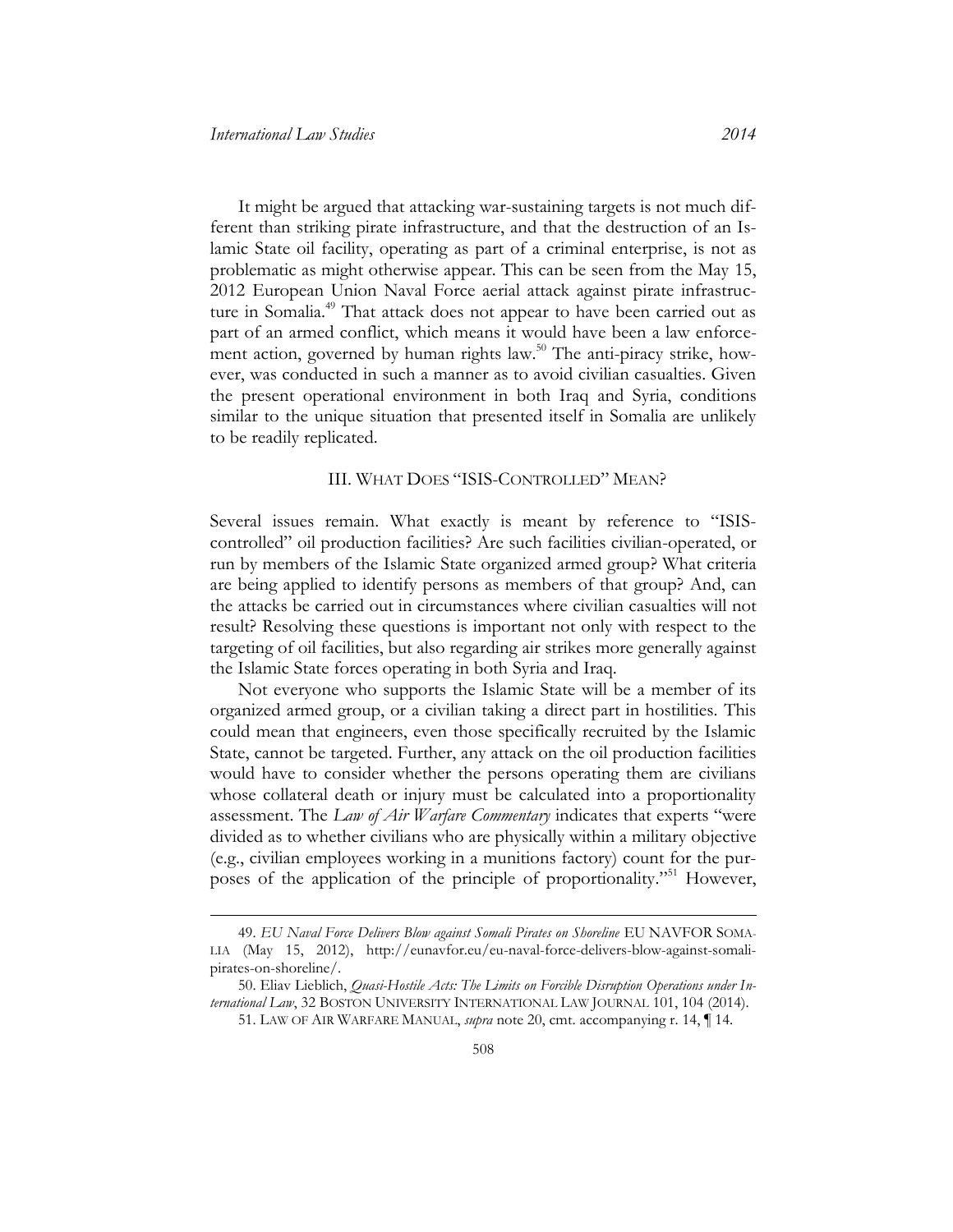"the majority of the Group of Experts felt that the principle of proportionality applies to such civilians as in all other cases."<sup>52</sup> To suggest they are other than protected civilians would make their status virtually of no meaning.<sup>53</sup> While an attack may still occur due to the importance of the target, there remains a requirement to avoid or minimize collateral civilian casualties or damage.<sup>54</sup> This obligatory attack precaution would necessitate consideration of the workers' status as civilians, and may result in altered timing, a change in tactics, or different armaments being used in an attack.

Many of these questions go right to the heart of targeting issues for which, unfortunately, there is not a universal international consensus, namely, the meaning of fundamental international humanitarian law concepts such as membership in organized armed groups and "taking a direct part in hostilities." <sup>55</sup> In 2009, the International Committee of the Red Cross issued its *Interpretive Guidance on the Notion of Direct Participation in Hostilities under International Humanitarian Law*, <sup>56</sup> which has attained a significant degree of acceptance amongst international lawyers in its recognition that persons may be targeted as members in an organized armed group.<sup>57</sup> There has been a distinct lack of agreement, however, on a number of other issues, including what support activity falls within the concept of group membership, or qualifies as "direct participation in hostilities." <sup>58</sup> Attacks on the Islamic State oil facilities might be easier to justify if the persons running them were members of an organized armed group. The challenge is that running an oil production facility is not the type of combat support, or combat service support activity (i.e., storing and transporting oil, lubricants and fuel) that States might normally consider as qualifying for armed group membership, or meeting the direct participation test.<sup>59</sup> In this respect,

 $\overline{a}$ 

59. Stephen Pomper, *Toward a Limited Consensus on the Loss of Civilian Immunity in Non-*

*International Armed Conflict: Making Progress through Practice*, *in* NON-INTERNATIONAL ARMED CONFLICT IN THE TWENTY-FIRST CENTURY 181, 189 (Kenneth Watkin & Andrew Norris, eds., 2012) (Vol. 88, U.S. Naval War College International Law Studies) (where it is noted "combat support and combat service support functions if performed for a regularly constituted armed force and carrying arms openly, exercising command over the group or

<sup>52.</sup> *Id*.

<sup>53.</sup> *See* Watkin, *supra* note 9, at 28–29 (for a discussion of this issue.). *See also* DIN-STEIN, *supra* note 23, at 136.

<sup>54.</sup> AP I, *supra* note 17, art. 57(2)(a)(ii).

<sup>55.</sup> AP I, *supra* note 17, art. 51(3).

<sup>56.</sup> *Interpretive Guidance*, *supra* note 17.

<sup>57.</sup> *Id.* at 34.

<sup>58.</sup> WILLIAM H. BOOTHBY, THE LAW OF TARGETING 141–64 (2012) (for an analysis of direct participation in hostilities and the *Interpretive Guidance*.).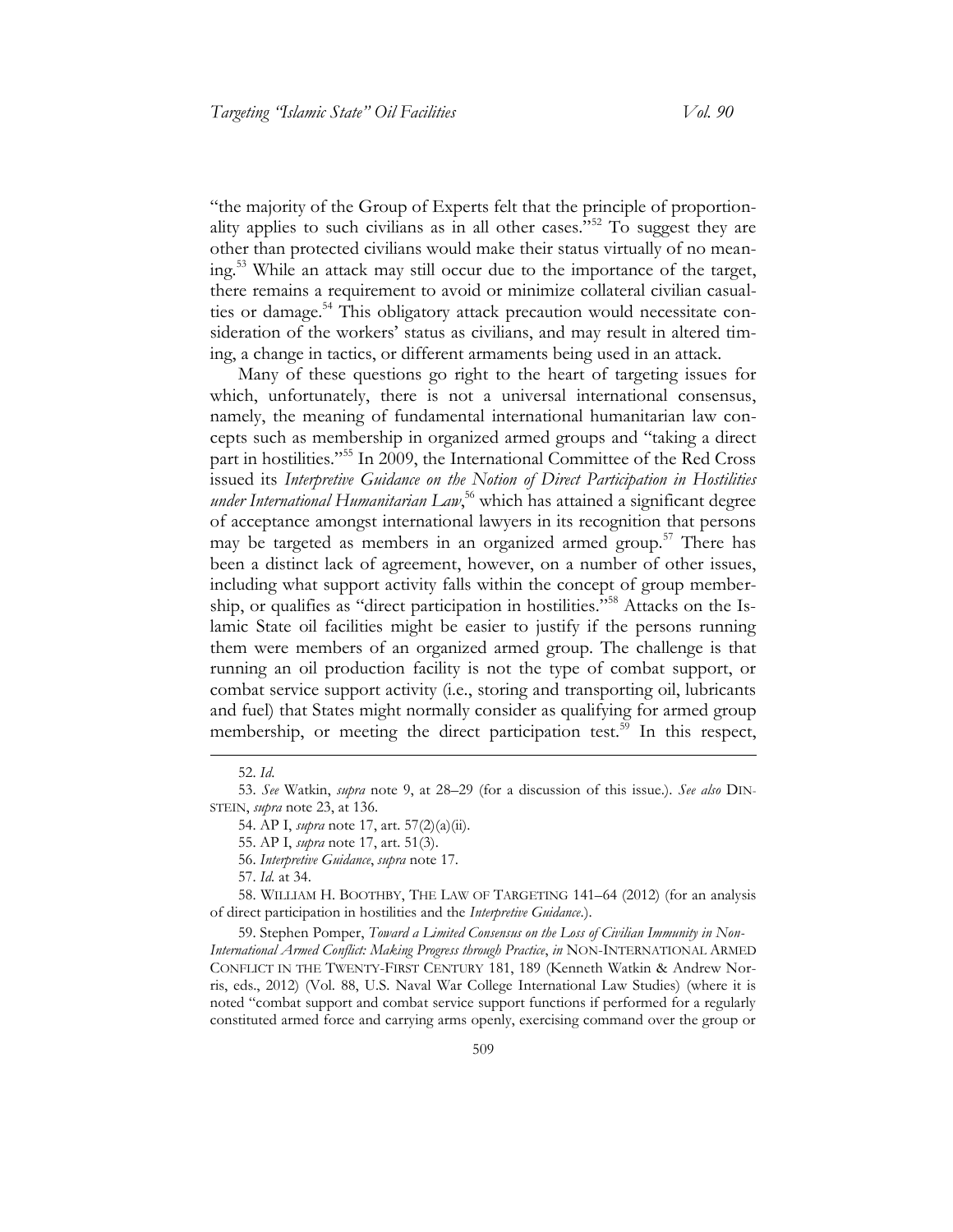without further information, it is difficult to see the personnel running the facilities as other than the equivalent of factory workers. Civilians involved in war-sustaining activities may not be directly attacked, although they can be collaterally injured, or killed.<sup>60</sup> The time is long past where those workers could be considered as a category of "quasi-combatants" who may be attacked.<sup>61</sup> It could be that the personnel at the refinery might also qualify as fighters because of other military functions they perform for the Islamic State. Consistent with the principle of distinction the obligation remains on the attacking State to establish whether the workers and those in the vicinity of the oil production facilities have protected civilian status.<sup>62</sup>

This raises the question of how much intelligence is required to reliably establish that civilians are in or around a selected target so that an appropriate proportionality assessment can be completed. The *Additional Protocol I* requirement is that everything "feasible" shall be done to verify that objectives being attacked are not civilians, or civilian objects. That obligation applies to both planners and those who decide on an attack.<sup>63</sup> In this conflict reliance has been placed "mainly on satellites, drones and surveillance flights to pinpoint targets, assess the damage afterward and determine whether civilians were killed."<sup>64</sup>

The recent attacks in Iraq and Syria have not been carried out with a "near certainty" standard that no civilians will be killed or injured, which has been allocated to drone strikes in other situations.<sup>65</sup> This policy-based standard was uniquely applied to the tightly controlled and resource intensive U.S. drone program.<sup>66</sup> A near certainty of no civilian casualties has never been the standard required under IHL, although restrictions placed on the use of force in the context of counterinsurgency operations in Af-

65. *Id.*

one of its units, or conducting planning related to the conduct of hostilities" can be considered as membership in an armed group.).

<sup>60.</sup> Schmitt, *supra* note 23, at 19.

<sup>61.</sup> DINSTEIN, *supra* note 23, at 136–37.

<sup>62.</sup> AP I, *supra* note 17, arts. 51(2) & 52(1) (neither civilians, nor civilian objects shall be the object of an attack).

<sup>63.</sup> AP I, *supra* note 17, art. 57(2).

<sup>64.</sup> Ken Dilanian, *U.S.-led Airstrikes Launched Amid Significant Intelligence Gaps*, CTV NEWS (Oct. 1, 2014), http://www.ctvnews.ca/world/u-s-led-airstrikes-launched-amidsignificant-intelligence-gaps-1.2033338.

<sup>66.</sup> Barak Obama, President of the United States, Remarks by the President at National Defense University (May 23, 2013), http://www.whitehouse.gov/the-pressoffice/2013/05/23/remarks-president-national-defense-university.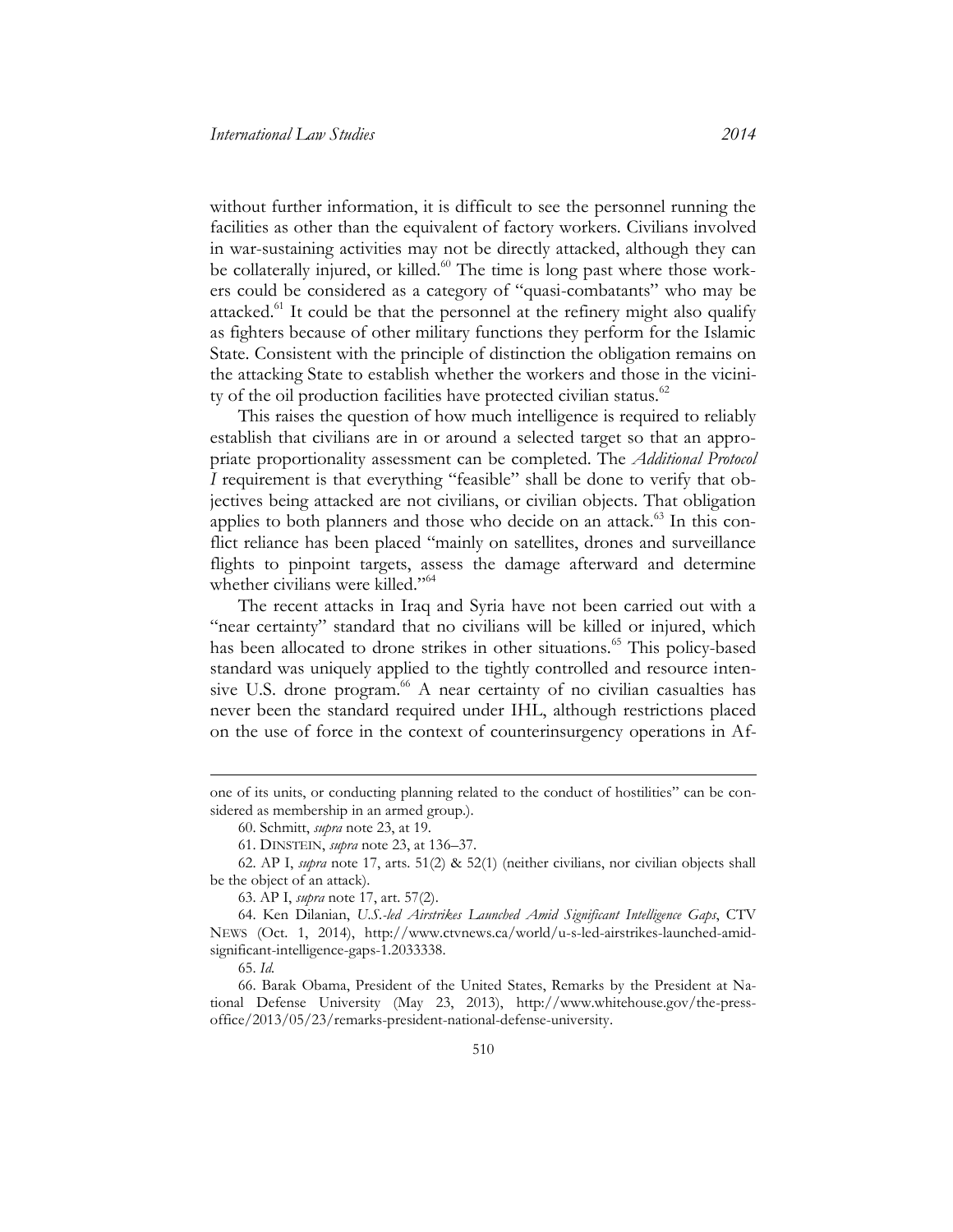ghanistan, $67$  and during the 2011 air campaign in Libya may have altered public perceptions of what collateral civilian casualties are justifiable during an armed conflict.<sup>68</sup> The international criminal law standard is that the person must intentionally launch "an attack in the knowledge that such attack will cause incidental loss of life or injury to civilians or damage to civilian objects . . . which would be *clearly excessive* in relation to the concrete and direct overall military advantage anticipated."<sup>69</sup> As with human rights-based uses of force<sup>70</sup> the mental element required is one of the person having a reasonable belief that the use of force (i.e., attack) is lawful.<sup>71</sup> However, States remain free to impose more stringent standards in their Rules of Engagement, which is what appears to have been done by the United States regarding its drone policy.

For a public accustomed to watching video feeds from drones, where "eyes in the sky" obtain an extensive pattern of life assessment prior to an air strike, these attacks on the oil production facilities and the provision of close air support in other situations are likely to require a readjustment of expectations. When there is doubt an objective must be considered to be civilian or used for civilian purposes. <sup>72</sup> However, complete certainty is unlikely to be obtained in this type of armed conflict and at crucial points the "fog of war" will impact decision-making.<sup>73</sup> This has led to a suggestion

69. Rome Statute of the International Criminal Court art. 8(2)(b)(iv), July 17, 1998, 2187 U.N.T.S. 90 (emphasis added).

<sup>67.</sup> NATO/ISAF Headquarters, *Tactical Directive* (July 6, 2009), *available at*  http://www.nato.int/isaf/docu/official\_texts/Tactical\_Directive\_090706.pdf.

<sup>68.</sup> Peter Olson, Legal Advisor to NATO, Letter to Judge Kirsch, Chair, International Commission of Inquiry on Libya, OLA(2012)006, 4 (Jan. 23, 2012) http://www.nato.int/nato\_static/assets/pdf/pdf\_2012\_05/20120514\_120514-

NATO\_1st\_ICIL\_response.pdf ("Not one of the targets struck, involving over 7700 weapons, was approved for attack, or in fact attacked, if either those designating and approving the target or the pilot executing it had any evidence or other reason to believe that civilians would be injured or killed by a strike.").

<sup>70.</sup> McCann v. United Kingdom, 324 Eur. Ct. H.R. (ser. A) 97, at 173, ¶ 200 & at 179 ¶ 5 (1995).

<sup>71.</sup> Prosecutor v. Galic, Case No. IT-98-29-T, Judgment, ¶¶ 50, 51 & 55 (Int'l Crim. Trib. for the former Yugoslavia Dec. 5, 2003).

<sup>72.</sup> AP I, *supra* note 17, arts. 50(1) & 52(3). *But see* 1 CUSTOMARY INTERNATIONAL HUMANITARIAN LAW 35–36 (Jean-Marie Henckaerts & Louise Doswald-Beck eds., 2005) (for a discussion of various State approaches to doubt, including the United States rejection of the doubt rule as customary law).

<sup>73.</sup> Michael Bothe, *Targeting*, *in* 78 LEGAL AND ETHICAL LESSONS OF NATO'S KO-SOVO CAMPAIGN 173, 183 (Andrew E. Wall, ed., 2002) (Vol. 78, U.S. Naval War College International Law Studies) ("the targeting decision is certainly one which has to be taken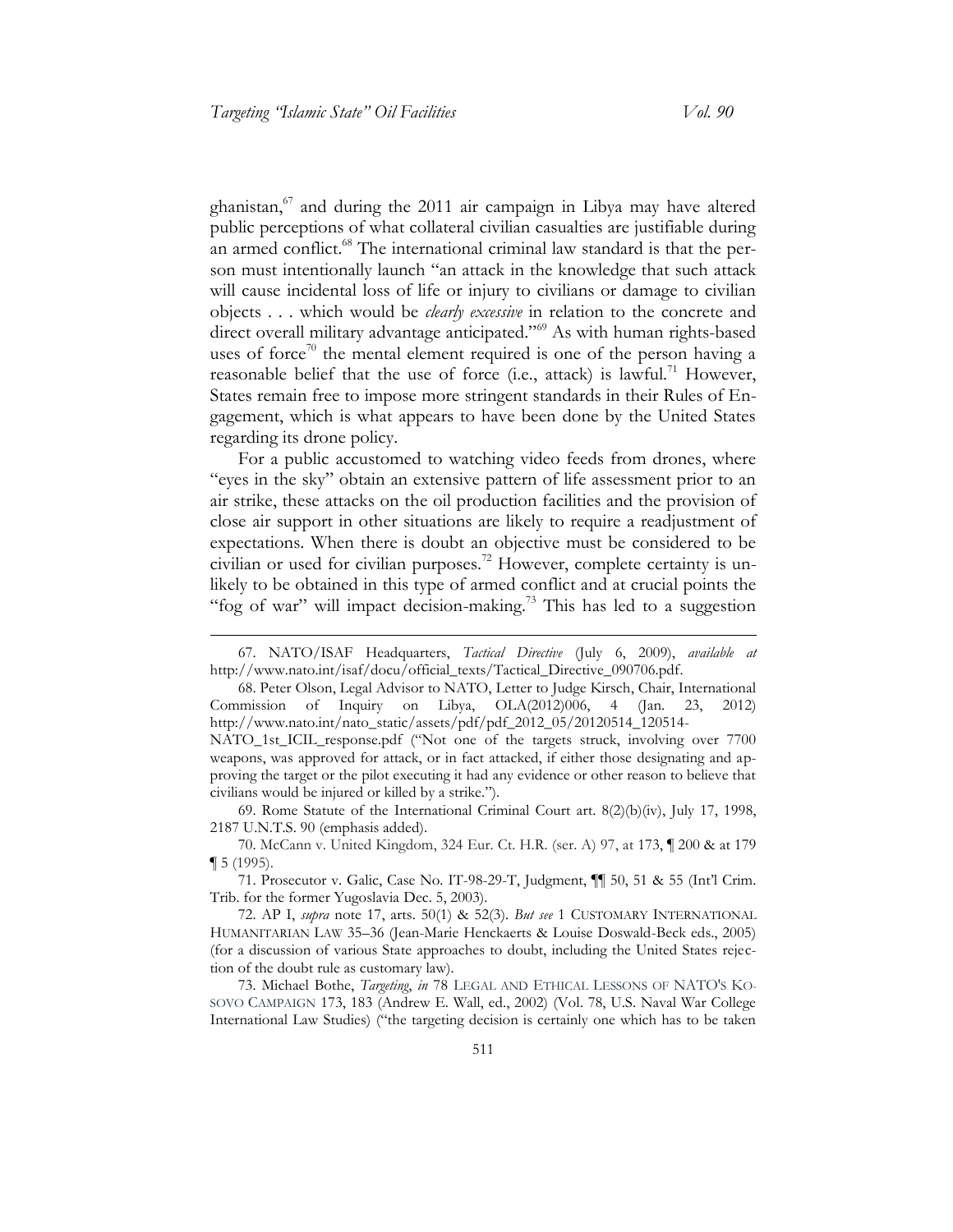that any doubt regarding civilian status of an object being attacked must be a reasonable one<sup>74</sup> and that "there is an obligation of due diligence and acting in good faith." 75

#### IV. THE EASY ANSWER AND HARDER QUESTIONS

<span id="page-14-0"></span>The answer may simply be that the destruction of the facilities is justified solely on the basis that they supply oil to Islamic State military forces. The fact that they may be an economic asset supporting non-military operations does not give a legal rationale for the attack. Intelligence linking the refined oil with military action would assist in providing a legal basis for the strikes.<sup>76</sup> The intelligence could also help determine the military advantage to be gained from the attacks,<sup>77</sup> which is a crucial component of the proportionality assessment concerning the lawfulness of any collateral civilian casualties or damage caused by the strikes.<sup>78</sup> Focusing on this link to military action would also likely mean that actual smuggling networks would not be targeted.

It is also possible, however, that the yardsticks are moving closer toward the U.S. war-sustaining approach. There may be pressure for change in how the law is interpreted, as it is not clear that a decade ago anyone would have considered using military forces to attack pirate infrastructure in Somalia. It may even be that the ability to use precision strikes against oil production facilities in a context where there are likely very few truly strategic targets, and limited potential for collateral casualties lessen concerns about the air campaign degenerating into indiscriminate attacks. However, those concerns would not completely disappear, since the potential remains in the future for strategic air campaigns to be conducted in inter-State conflict, or by States against better well-established non-State actors such as Hezbollah.

The question is where to draw the line regarding remoteness. How strong does the link between the objects struck and military activity have to

77. *Id*.

in a context of uncertainty. It is unrealistic to require absolute certainty concerning the military importance of a specific object before it can be lawfully attacked, but not requiring absolute certainty is not the same as permitting disregard of the facts.").

<sup>74.</sup> LAW OF AIR WARFARE MANUAL, *supra* note 20, cmt. accompanying r. 12(b), ¶ 4.

<sup>75.</sup> DINSTEIN, *supra* note 23, at 139.

<sup>76.</sup> AP I, *supra* note 17, art. 52(2).

<sup>78.</sup> AP I, *supra* note 17, art. 57(2)(iii).